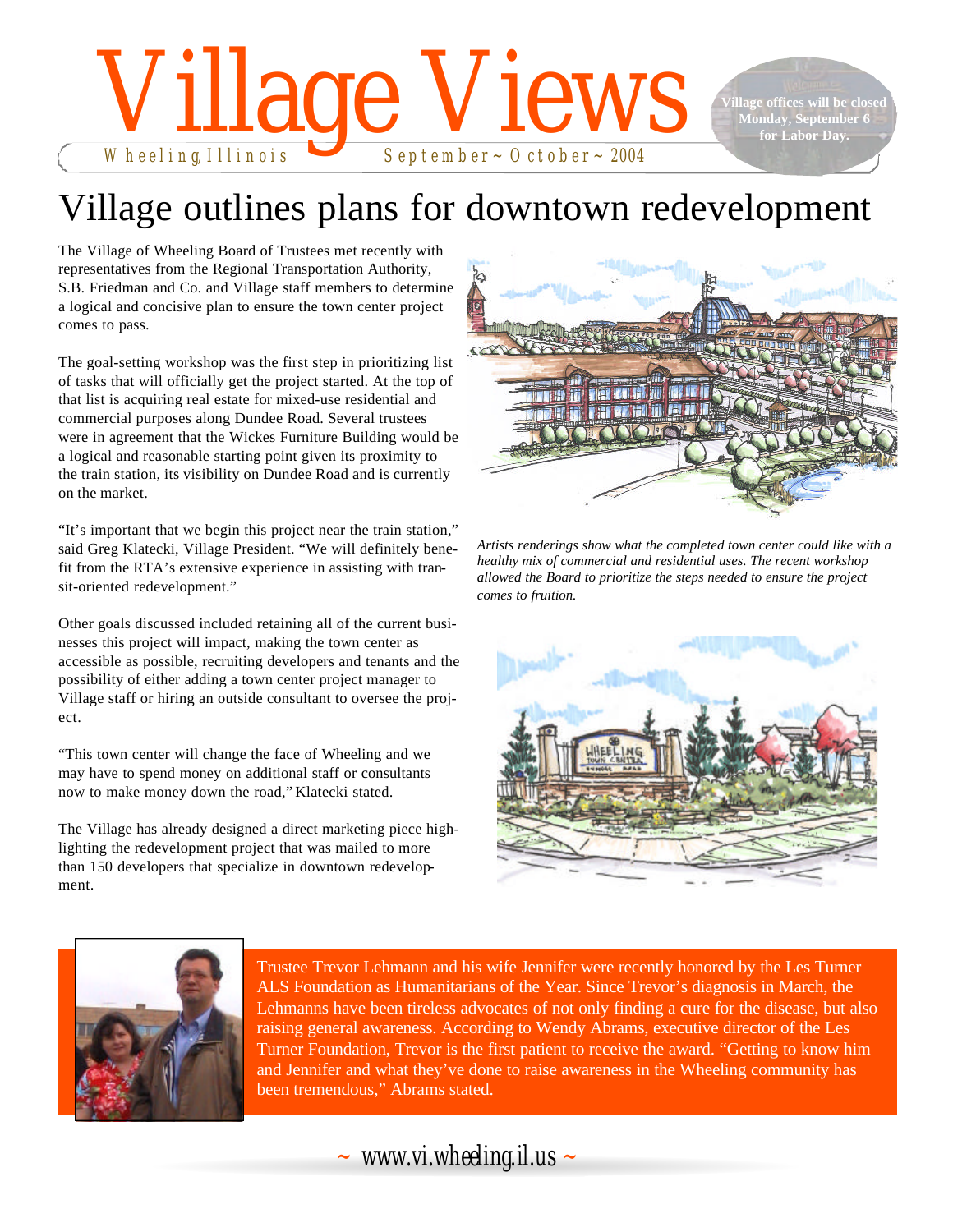# Summer disaster: heat, kids and cars

Every summer we hear tragic reports of children dying from overheated temperatures after being left unattended in a car. Parents, babysitters and other caregivers need to understand the dangers of leaving young children in a car.

In a poll conducted by the National Safe Kids Campaign and General Motors, one in five young parents still believe it is acceptable to leave kids alone in or around a motor vehicle. The report cited at least 150 child deaths from 1996 to 2001. Ninety percent of the deaths involved children three years and under.

*On a sunny day, temperatures of just 60 degrees can make a parked vehicle with closed windows a dangerous oven within minutes*. And, dark colored seats increase the heat conditions even further.

Within 20 minutes, air temperature in the nineties can heat up to 125 degrees in a closed vehicle. Within 40 minutes, that same temperature can rise to 140 degrees.

A young child's core body temperature rises three to five times faster than an adult's. Because heat affects children more quickly and severely than adults, children are especially vulnerable to brain damage and death.

Here are some ways parents and other caregivers can protect young children from dangerous car situations:

Lock your vehicles at all times, even in the driveway or garage. Young children can climb inside and become trapped, unable to get out.

Never leave a child alone in a parked car, even with the windows down.

Teach children not to play in or around cars. Keep car keys out of children's reach and sight.

Plan to take children with you while running errands, or make arrangements for them to be left in a caring environment with a competent person.

When making plans with other parents, consider and discuss arrangements that may be needed for all children involved.

Consider contacting your car dealership to get your car fitted with a trunk release mechanism.

For more information about child safety issues, visit the National Safe Kids: www.safekids.org.



The Village provides a unique and permanent way to memorialize a loved one or mark a special occasion through its brick imprinting program. For fee of \$25/\$30, individuals can purchase a brick within the Wheeling Centennial Fountain Plaza and have it imprinted with a two or three-line message. Memorial Brick forms are located at Village Hall, 255 W. Dundee Rd. For more information, call 847-459-2600.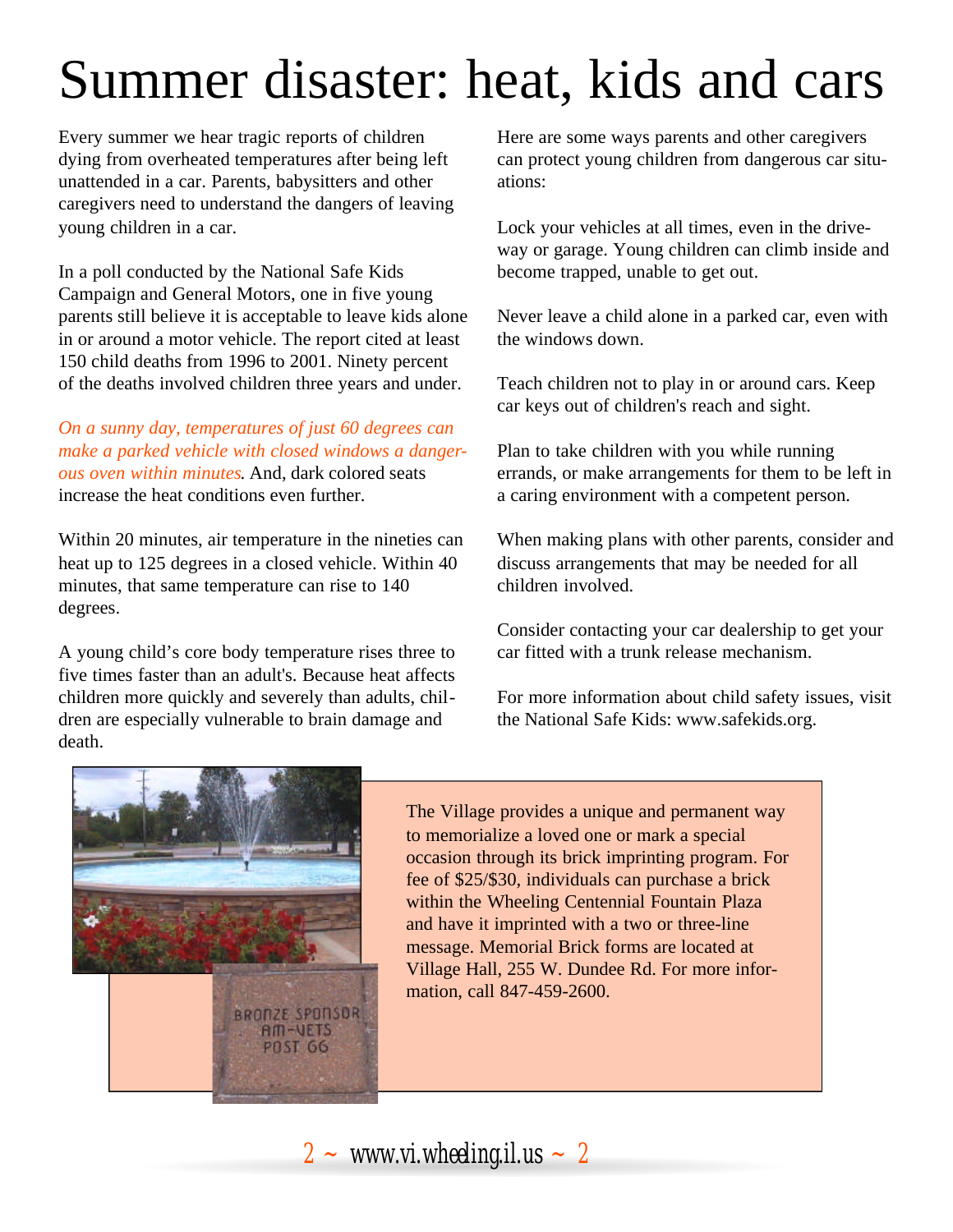# Wheeling Fire Chief designated CFO by national organization

Wheeling Fire Chief Keith MacIssac has successfully completed the process that awards him the professional designation of "Chief Fire Officer." The Commission on Chief Fire Officer Designation (CFOD) met on July 22, 2004 to officially confer the designation upon Chief MacIssac. MacIssac is one of only 427 CFO's worldwide.

The Chief Fire Officer Designation program is a voluntary program designed to recognize individuals who demonstrate their excellence in seven measured components including: Experience, Education, Professional Development, Professional Contributions, Association Membership, Community Involvement, and Technical Competencies. Those candidates exhibiting extensive experience and/or educational backgrounds are eligible for exemption from certain components,

though are required to identify a future professional development plan and provide a letter of support from their supervisor.

A Board of Review consisting of members of the fire and emergency services profession, academia, and municipal agencies review each application and recommends successful candidates for designation to the Commission.

MacIssac has been at the helm of the Wheeling Fire Department for more than 14 years. He is married to Dianne and is the proud father of daughters Sarah and Heather.

# Project Childsafe comes to Wheeling

The Wheeling Police Department will provide free firearm safety kits to local residents through a partnership with Project ChildSafe, the nationwide firearms safety education program. The safety kits, which includes a cablestyle gun lock and a safety curriculum, can be picked up at the Wheeling Police Department, 255 W. Dundee or the Wheeling Police Department - Neighborhood Resource Center, 99 N. Wolf Road.

Project ChildSafe, a program developed by the National Shooting Sports Foundation (NSSF), will distribute millions of firearm safety kits throughout the country over the next year. The program is funded by a U.S. Department of Justice grant, with additional funding provided by the firearms industry.

"We encourage residents to pick up a Project ChildSafe safety kit so that they can securely store their Firearm," said Sergeant Pete Panagakis. "Each kit contains a safety curriculum and a cable-style gun lock. The locks fit on most type of handguns, rifles, and shotguns. The goal is to prevent a child or any unauthorized person from accessing a firearm in your home."

By partnering with Project ChildSafe, the Wheeling Police Department is participating in a growing national effort to promote firearm safety education to all gun owners. Project ChildSafe will distribute gun lock safety kits to all 50 states and the five U.S. territories.

"We are pleased to have the Wheeling Police Department as a project ChildSafe partner," said DeeDee Dockins, spokesperson for the program. "Project ChildSafe is an important step forward in helping ensure that all firearm owners fully understand their responsibilities with respect top the safe handling and storage of firearms."

Any questions regarding this program can be directed to the Wheeling Police Department - Crime Prevention Unit , Sergeant Pete Panagakis (847)459- 2993 or Officer Dorann Swanson (847)459-2679.

 $3 \sim$  *www.vi.wheeling.il.us*  $\sim 3$ 



## Pig Roast for Proceeds

Fire and Police Commissioner Mike Moran mans the meat during a recent pig roast fundraiser for Special Events. The fundraiser, held at Kilcoyne's in Wheeling, was organized by the Wheeling and Buffalo Grove Police Departments and raised more than \$7,000. Special Olympics is the only philanthropic endeavor supported by law enforcement agencies across Illinois.

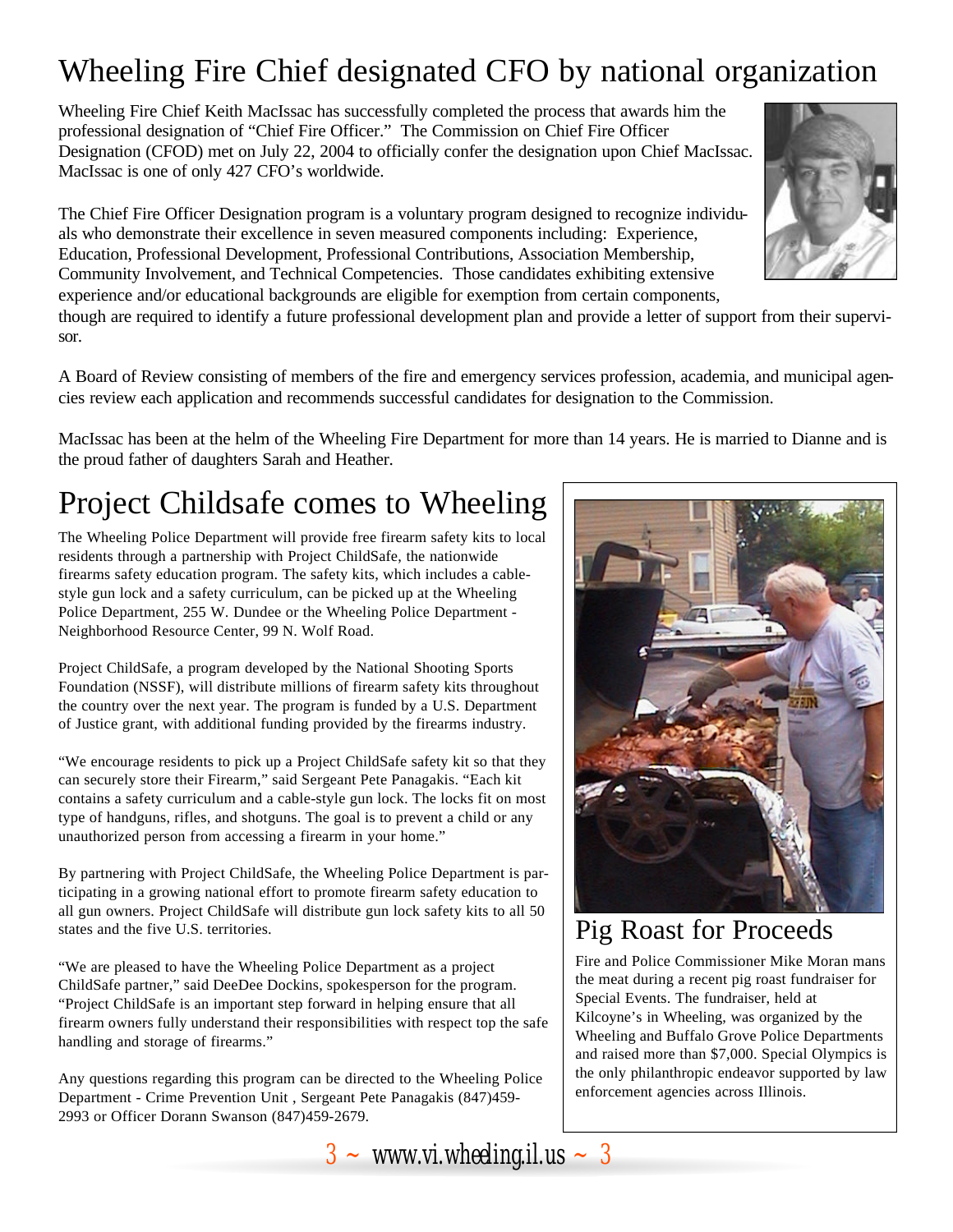# Leaf disposal program outlined

With the onset of the fall season, the Public Works Department reminds residents not to deposit leaves into streets and gutters. Leaves intentionally raked into streets/gutters have a clear and immediate detrimental effect on the Village's storm sewer system.

As we are all aware, rainfall during the fall season in our area is standard. Leaves deposited into streets/gutters will inevitably result in – during periods of even relatively minor rainfall – clogged storm sewer inlets and subsequent localized flooding. Correcting such problems takes significant man-hours and results in substantial added costs.

It is impossible for Public Works crews to keep up with the collection of leaves deposited along Village streets in a manner of such immediacy where such storm sewer system and flooding concerns might be alleviated.

The Village's existing contract with Waste Management provides for alternative methods by which residents may dispose of leaves and other forms of landscape waste. In addition to paper landscape waste bags, residents may use plastic or metal refuse cans – the latter, of course, being emptied and returned to the resident for future use. Instead of the ongoing expense relating to the purchase of paper landscape waste bags, residents may wish to make a one-time investment into one or more plastic and/or metal refuse cans for this use. Wheeling is one of only a few communities where such a disposal method is available. Moreover, the Village eliminated the requirement of residents to purchase "stickers" for each bag/can of landscape waste disposed. Again, the intent of the Village was to provide a program offering the greatest ease and least amount of inconvenience to its residents.



# Happy Landings

Visitors to Palwaukee Municipal Airport are now greeted with state-of-the-art signs at the entrace to Tower Road. The new signage is one of many projects designed to enhance the 'Illinois Reliever Airport of the Year.'

# Public Works forms Utilities Division

In an effort to streamline water and sewer operations, the Public Works Department has reorganized its water and sewer divisions into a utilities division. According to Chuck Spratt, Public Works Director, the combining of the two divisions has been in the works for some time.

"The employees who make up the water and sewer divisions already perform many similar functions, so this was a natural re-organization," Spratt said. "Some of the benefits the Village can expect to receive from this reorganization are increased availability of manpower in emergency situations and personnel who will be cross-trained in all aspects of sewer and water operations which will result in an overall more efficient department."

Steve Morris has been tabbed to be the Utilities Superintendent. Morris has been with the Village for more than 25 years and was the former Sewer Division Supervisor. Morris will be capably assisted by Roel Martinez and Bill Straub as they assume new positions within the division.

Martinez has officially been named as the new Utility Field Supervisor (Water). Roel begins his tenure in the position effective immediately and will assist Steve Morris in handling the "Water" responsibilities associated with the combined division. Roel brings over twenty years of experience and increasing responsibility to this newly created position. We are confident that he will continue to grow and succeed in his new stature and extend to him our best wishes and congratulations in his advancement.

Straub has officially been named as the new Utility Field Supervisor (Sewer). Bill begins his tenure in the position effective today, and will assist Steve Morris in handling the "Sewer" responsibilities associated with the combined division. Bill is a Public Works veteran with over fifteen years of experience and a comprehensive knowledge of the Village's Sanitary and Storm-Sewer infrastructure. We are confident that he will continue to grow and succeed in his new position and we extend to him our best wishes and congratulations in his advancement.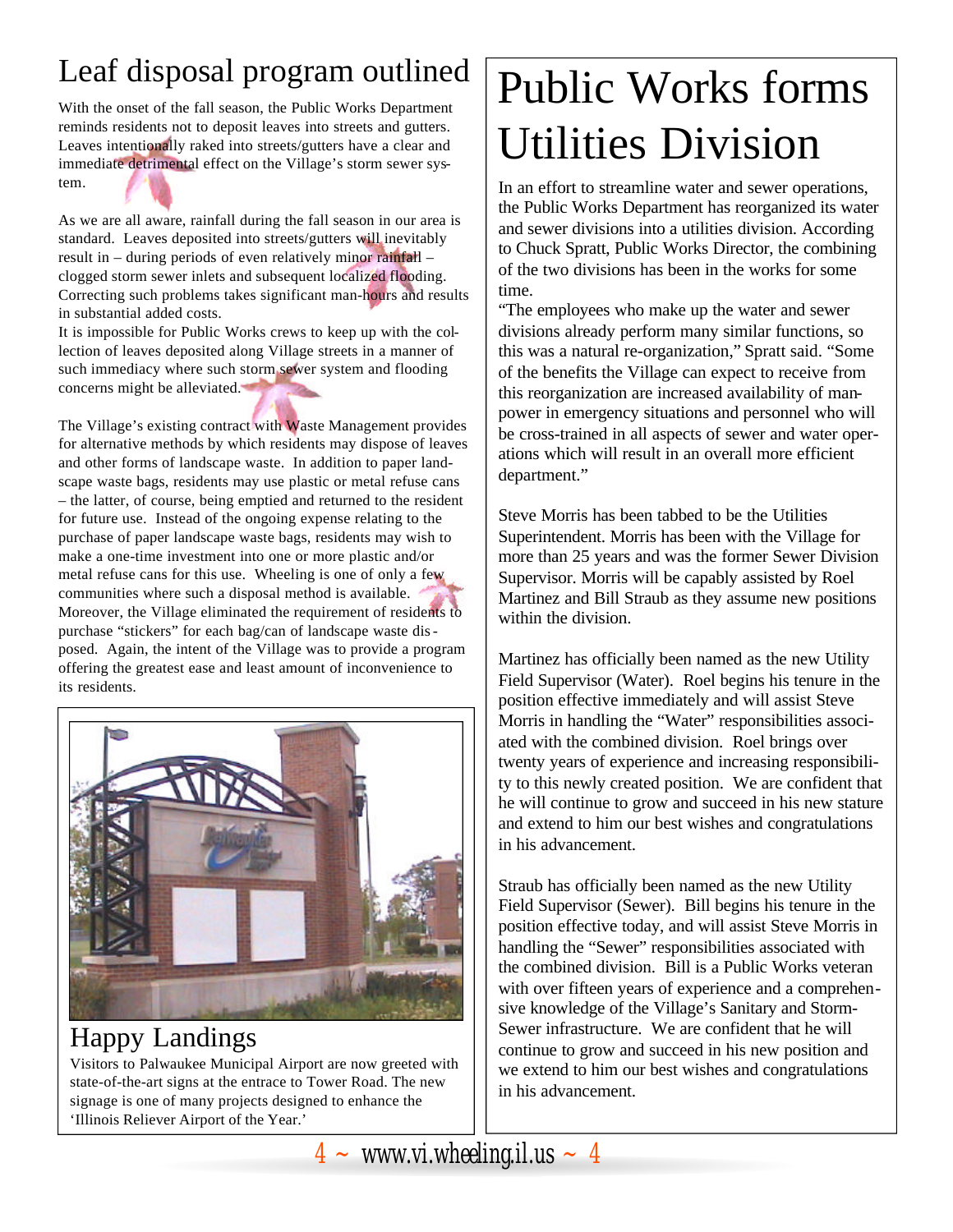

Pavilion Senior Center 199 N. First St. 847-459-2670

## Senior Center offers drive-thru flu shots

The Pavilion Senior Center is teaming up with Cub Foods and the Wheeling Fire Department to offer a drive-thru flu and pneumonia shot clinic from 10 a.m. to 2 p.m. Saturday, October 9 at the Wheeling Fire Department. The clinic is available for individuals ages 14 years and older who are either physically disabled or who have difficulty with mobility.

"This clinic is ideal for individuals who have trouble getting around because the pharmacist and shot technician administer shots to individuals who remain in their vehicles," said Nancy Janssen, Director of Senior Services.

In addition to the shots, individuals can have their blood pressure taken and receive Village-oriented information.

Cost is \$20 for a flu shot and \$30 for the pneumonia shot. Individuals who have Medicare B will not need to bring cash or a check as Cub Food will bill Medicare directly. Individuals without Medicare Part B will need to bring the appropriate payment (no charge cards accepted). For more information, contact the Pavilion Senior Center at 847-459-2670.

## Property Re-Assessment Seminar

The Village of Wheeling Senior Citizen Commissioners present their Fall Educational Forum featuring the Cook County Assessors' Office at 7 p.m. Wednesday, October 20 at the Pavilion Senior Center. This is a presentation on property re-assessments that will focus on the following topics:

Qualifications for Tax Relief/Exemptions; How Assessments are Determined; Explanation of the Appeal Process; Assistance with Filing Appeals.

This forum is available to all homeowners, not just seniors. Should an individual want to begin the appeals process, the assessors office will have individuals on-hand to process the paperwork.

## Second Annual Flea Market and Craft Fair

Make plans to attend the Pavilion 2nd Annual Flea Market and Craft Fair from 9 a.m. to 3 p.m. September 10-11 at the Pavilion Senior Center, 199 N. First Street. There promises to be plenty of good buys and some surprises too. Be sure to bring your appetite as there will be a luncheon bar featuring bratwurst, hot dogs, chips, soda and other refreshments.

## She's here to help

Jan Christiansen, MSW, is the Village's Senior Center Social Worker, and she is readily available to discuss the various services available to seniors that can enhance their lives. There is no fee or obligation to speak with Jan and all information remains strictly confidential. Call her at 847-459-2670 for an appointment.

# Before & After





The Village of Wheeling has completed the replacement of the Pedestrian Overpass on Dundee Road, built circa 1967, that had reached the end its design and useful life. The replacement structure, a bow string truss, along with a stone face placed over the existing abutments, was completed in August of 2004. The new structure continues to provide a safe grade separation for pedestrians and the heavily trafficked Dundee Road.

The overpass was officially re-opened with a ribbon-cutting ceremony on August 21 with Village and District 21 officials as well as the principals of Jack London and Field Schools.

CELEBRATIN

The Village of Wheeling President, Board of Trustees, Clerk and the Special Events Commission warmly thank all of the volunteers, vendors and residents who made this year's July 4th Celebration the biggest and best ever.

AMERICA

 $5 \sim$  *www.vi.wheeling.il.us*  $\sim 5$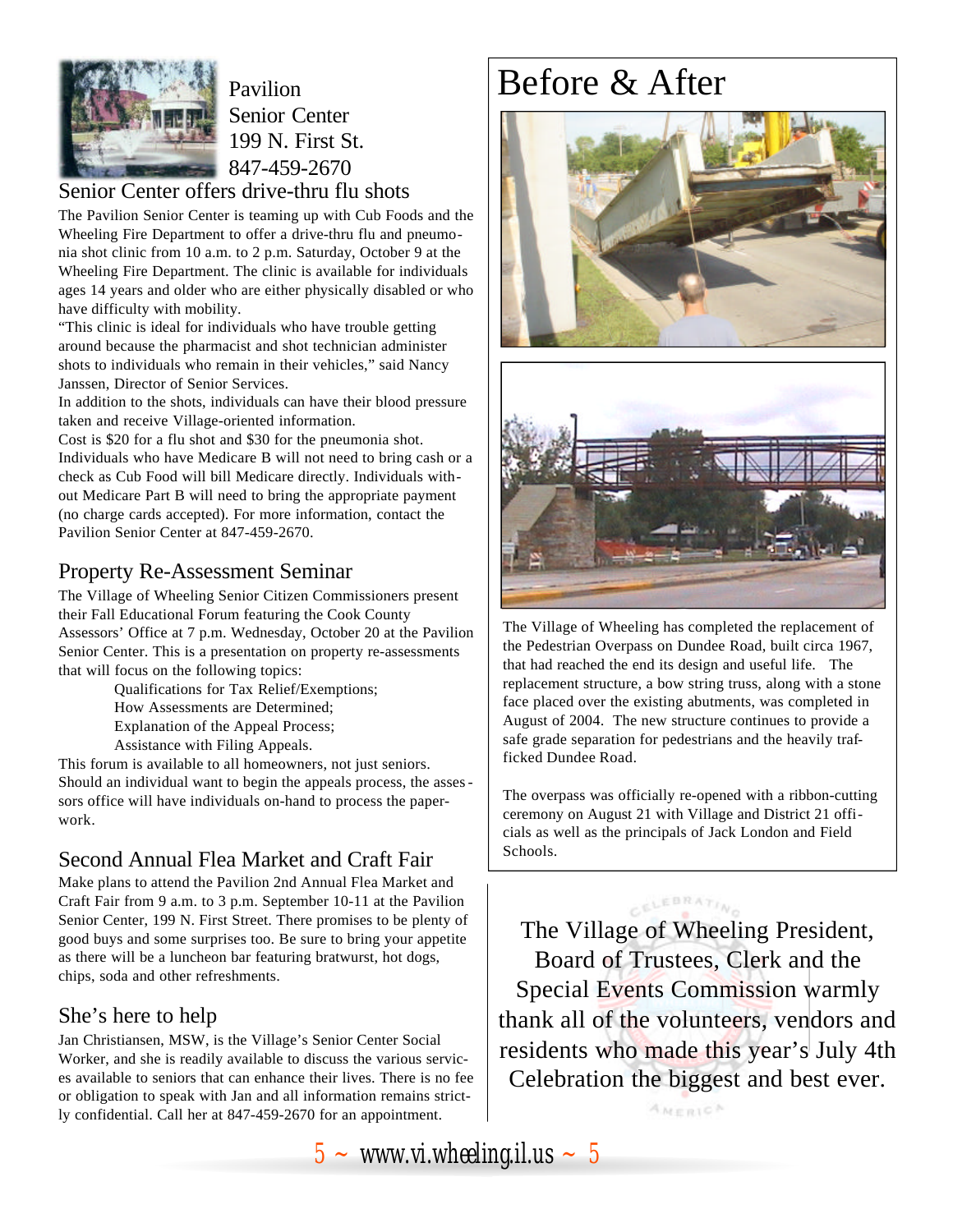# Fire Department lists fall safety precautions

*By taking a few simple precautions, fall can be a fun and exciting time of the year for you and your family:*

When raking leaves into a pile, do not pile the leaves near the parkway. Children are tempted to play in leaf piles and may accidentally roll out into the street, while playing.

Open burning of leaves and other landscape waste is strictly prohibited in the Village of Wheeling. Not only does it present a serious fire hazard but the smoke is very detrimental to the health of our residents.

Wasps and hornets are beginning to look for a place to nest for the winter. Use pesticides only according to the manufacturer's instructions. Keep pesticide containers in a secure place out of the reach of children. If stung by a wasp or hornet, apply ice to the wound and watch for signs of an allergic reaction. If an allergic reaction occurs, immediately call 9-1-1 for medical assistance.

When cleaning out gutters on your home, make sure to use a sturdy ladder that is securely in contact with dry ground. Avoid over reaching and potentially causing the ladder to fall over. Keep metal ladders far away from the electrical service drop to your home in order to avoid electrocution.

Make sure trees, bushes, and shrubs have not grown too much to block the address on the front of your home. If your address numbers are blocked, it can result in a delayed response by the Fire and Police Departments should you have an emergency.

Reuse the drained gasoline from your lawn mower in your automobile. Even if the gasoline is mixed with a small amount of oil, it is safe to use in your automobile.

Pouring gasoline down the sewers is not only illegal but it is very dangerous. Vapors can back-up into homes where it is then ignited causing potential fires and explosions.Have your fireplace or wood burning stove professionally cleaned. Over time, creosote builds up in the chimney and begins to restrict the upward draft of smoke and potentially dangerous gases. Once creosote becomes over heated, it can also ignite and lead to an uncontrolled fire in the chimney that can also spread to the attic of your home.

Having a properly working smoke detector on each level of your home increases your chances of escaping a house fire by approximately 50%.When you change your clocks for daylight savings, it is also an excellent time to change the batteries in your smoke detectors. If you smoke detectors are more than 10 years old (or if you are not sure), you should replace your smoke detectors. on each level of your home increases your chances of escaping a house fire by approximately 50%.

Children are back in school. Use extreme caution when driving near bus stops and school zones, since children may dart suddenly into traffic. Please obey all school bus warning signals, as well as all posted school zone speed limits.

Children should be escorted by an adult, while trick-or-treating. Children should wear costumes that are flame retardant treated or made from natural fibers (ex. cotton, wool, etc.). Do not place lit jack-o-lanterns near your door where they may be brushed up against by trick-or-treaters. All collected candy should be inspected by an adult, prior to any of it being consumed by your children. If a piece of candy looks suspicious, please throw it away. Drivers should be very cautious of trick-or-treaters who may be out after dark and who may suddenly dart out into traffic.

# Community Development department names new planning division





The Wheeling Community Development Department is pleased to welcome Andrew Jennings and Lisa Krause to the planning division. Jennings assumed the role of Village Planner while Krause came on board as the Assistant Village Planner. The Planning Division is vital to the ongoing development within our community and is often the first contact with a potential developer and Village government.

Jennings is originally from Evanston and was most recently a city planner in the New York City Department of City Planning. He earned his BA in Urban Planning from the University of Illinois, Champaign-Urbana and achieved his Master of City Planning from the University of Pennsylvania, Philadelphia.

He and his wife Alyson live in Chicago where they enjoy running and anything outdoors.

Krause is originally from the Madison, Wisconsin area and was most recently a planner with the City of Victoria, which is a southwest suburb of Minneapolis/St. Paul. She earned her BS in Public Administration and Policy Analysis from the University of Wisconsin-Stevens Point and achieved her Master of Science/Urban and Regional Planning from the University of Wisconsin-Madison.

She is an avid Badger and Packer fan and enjoys running, hiking and volleyball.

 $6 \sim$  *www.vi.wheeling.il.us*  $\sim 6$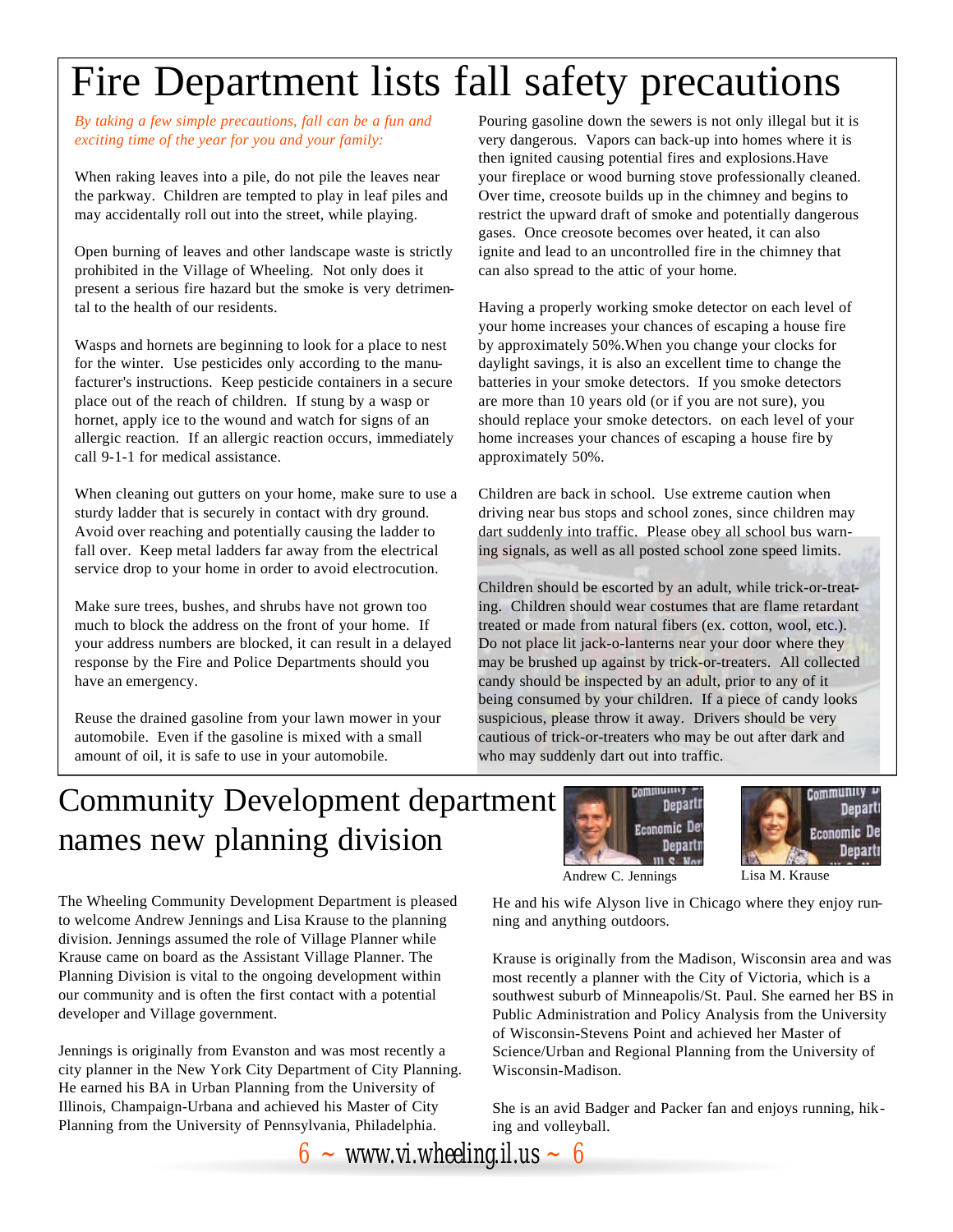# *News You Can Use*

The village is currently in the process of changing the frequency with which it bills for water and sewer services from quarterly billing (i.e. once every three months) to bi-monthly billing (i.e. once every two months). During the next few months, customers can expect to receive their first bi-monthly bill and will continue to receive bills every two months thereafter.

The village is initiating this change to better serve its residents and businesses. Billing more frequently makes it easier to detect problems that lead to high bills (e.g. a leaking toilet, running spigot, etc.) and should help customers budget for this expense more easily by reducing the amount of each bill. If you have any questions about this change, please call us at (847) 459-2600. Thank you for your understanding.

## Your Opinion Matters!

Believe it or not, planning for next year's Independence Day gala has begun. At a recent workshop between the Board of Trustees and Special Events Commission, a decision was made to poll Wheeling residents on a few specific changes that may or may not be implemented into the event. Please take a moment to answer the following questions. Your input can either be dropped off at Village Hall via your water bill payment, drop it by the front desk or e-mail jlang@vi.wheeling.il.us with your suggestions by September 30.

| 1.) | Would you like to see beer available at the 'Taste of<br>Wheeling' portion of the event?<br>Yes | No             | Doesn't Matter |
|-----|-------------------------------------------------------------------------------------------------|----------------|----------------|
| 2.) | Would you like to see the event expanded to 2 days?<br>Yes                                      | N <sub>0</sub> | Doesn't Matter |
| 3.  | Would you like to see popular/national musical acts?<br>Yes                                     | N <sub>0</sub> | Doesn't Matter |

## ATTEND PUBLIC MEETINGS

Residents are invited to attend public meetings of Village Boards and Commissions. Most meet in the Village Hall Councilroom unless otherwise noted here.

# Regularly Scheduled Meetings

#### Village Board - Every Monday, 7:30 p.m.

## Plan Commission -

2nd & 4th Thursdays of the month, 7 p.m.

## Board of Health -

4th Tuesday, every other month, 7 p.m.

#### Human Rights Commission -

1st Tuesday of the month, 7:15 p.m., south half of Village Hall lunchroom.

Senior Citizens Commission - 3rd Monday of the month, 10 a.m., south half of Village Hall lunchroom

## Fire and Police Commission -

3rd Wednesday of the Month, 2 p.m., Fire Department Training Room

#### Palwaukee Airport Commission -

3rd Wednesday each month, Committee of the Whole, 7 p.m.; Regular meeting, 8 p.m., Airport Offices, 1020 S. Plant Road.

#### Economic Development Commission -

1st Tuesday of the month, 7:30 a.m., south half of Village Hall lunchroom

#### Special Events Commission -

2nd Wednesday each month, 7:30 p.m., south half of Village Hall lunchroom

#### Palwaukee Airport Community Engagement Council (PACE) - 1st Thursday of the month, 7 p.m., Airport Offices, 1020 S. Plant Road.